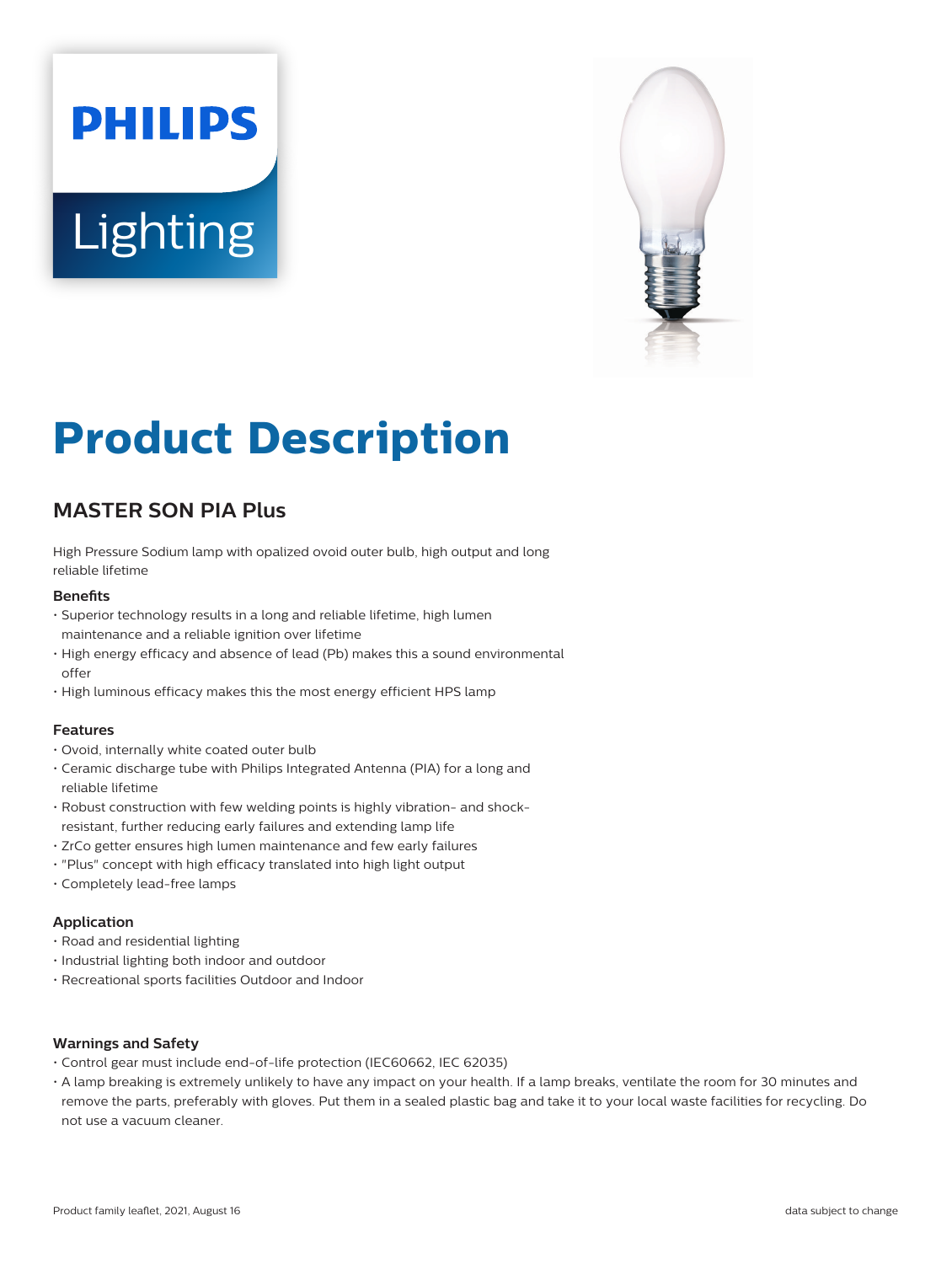# **MASTER SON PIA Plus**

| <b>Controls and Dimming</b>                |                         |
|--------------------------------------------|-------------------------|
| <b>Dimmable</b>                            | Yes                     |
|                                            |                         |
| <b>Operating and Electrical</b>            |                         |
| <b>Voltage (Max)</b>                       | 115V                    |
| <b>Voltage (Min)</b>                       | 85 V                    |
|                                            |                         |
| <b>General Information</b>                 |                         |
| Cap-Base                                   | E40                     |
| LSF 12000 h Rated                          | 99%                     |
| LSF 2000 h Rated                           | 100%                    |
| LSF 4000 h Rated                           | 99%                     |
| LSF 6000 h Rated                           | 99%                     |
| LSF 8000 h Rated                           | 99%                     |
| <b>Operating Position</b>                  | <b>UNIVERSAL</b>        |
| <b>System Description</b>                  | <b>External Ignitor</b> |
|                                            | (E)                     |
|                                            |                         |
| <b>Luminaire Design Requirements</b>       |                         |
| <b>Bulb Temperature (Max)</b>              | 350 °C                  |
|                                            |                         |
| <b>Light Technical</b>                     |                         |
| <b>Chromaticity Coordinate X (Nom)</b>     | 0.535                   |
| <b>Chromaticity Coordinate Y (Nom)</b>     | 0.42                    |
| <b>Colour Code</b>                         | 220                     |
| <b>Correlated Colour Temperature (Nom)</b> | 2000 K                  |
| <b>Colour Rendering Index (Max)</b>        | 25                      |
| <b>Colour Rendering Index (Nom)</b>        |                         |
|                                            |                         |
| <b>Mechanical and Housing</b>              |                         |
| <b>Bulb Finish</b>                         | Coated glass            |

#### **Operating and Electrical**

|                   |                          | Lamp             |         |         | Re-Ignition      |              |                          | Lamp             |         |         | Re-Ignition      |
|-------------------|--------------------------|------------------|---------|---------|------------------|--------------|--------------------------|------------------|---------|---------|------------------|
|                   |                          | Current          | Voltage | Power   | Time (Min)       |              |                          | Current          | Voltage | Power   | Time (Min)       |
| <b>Order Code</b> | <b>Full Product Name</b> | (EM) (Nom) (Nom) |         | (Nom)   | (Max)            | Order Code   | <b>Full Product Name</b> | (EM) (Nom) (Nom) |         | (Nom)   | (Max)            |
| 928151409827      | <b>MASTER SON PIA</b>    | 0.178 A          | 100 V   | 154.0 W | 180 s            | 928153309830 | MASTER SON PIA           | 0.300 A          | 96 V    | 250.0 W | 120 <sub>s</sub> |
|                   | Plus 150W/220 E40        |                  |         |         |                  |              | Plus 250W/220 E40        |                  |         |         |                  |
|                   | 1SL/12                   |                  |         |         |                  |              | 1SL/12                   |                  |         |         |                  |
| 928151608827      | <b>MASTER SON PIA</b>    | 0.119A           | 100 V   | 101.0 W | 120 <sub>s</sub> |              |                          |                  |         |         |                  |
|                   | Plus 100W/220 E40        |                  |         |         |                  |              |                          |                  |         |         |                  |
|                   | 1SL/12                   |                  |         |         |                  |              |                          |                  |         |         |                  |

#### **General Information (1/2)**

|              |                     |                 | Life To         | Life To         |                 |
|--------------|---------------------|-----------------|-----------------|-----------------|-----------------|
|              |                     | Life To 10% 20% |                 | 50%             | Life To 5%      |
|              | <b>Full Product</b> | <b>Failures</b> | <b>Failures</b> | <b>Failures</b> | <b>Failures</b> |
| Order Code   | <b>Name</b>         | (Nom)           | (Nom)           | (Nom)           | (Nom)           |
| 928151409827 | MASTER SON PIA      | 24000 h         | 28000 h         | 36000h          | 20500 h         |
|              | Plus 150W/220       |                 |                 |                 |                 |
|              | E40 1SL/12          |                 |                 |                 |                 |

#### **Approval and Application**

|              |                                                   | <b>Energy Consumption</b> | Mercury (Hg)      | Mercury (Hg)      |
|--------------|---------------------------------------------------|---------------------------|-------------------|-------------------|
| Order Code   | <b>Full Product Name</b>                          | kWh/1000 h                | Content (Max)     | Content (Nom)     |
| 928151409827 | MASTER SON PIA Plus 150W/220                      | 154 kWh                   | $15.1 \text{ mg}$ | 15 mg             |
|              | E40 1SL/12                                        |                           |                   |                   |
| 928151608827 | MASTER SON PIA Plus 100W/220                      | 101 kWh                   | 16.3 mg           | 16.3 mg           |
|              | E40 1SL/12                                        |                           |                   |                   |
|              | 928153309830 MASTER SON PIA Plus 250W/220 250 kWh |                           | 15.1 mg           | $15.1 \text{ mg}$ |
|              | E40 1SL/12                                        |                           |                   |                   |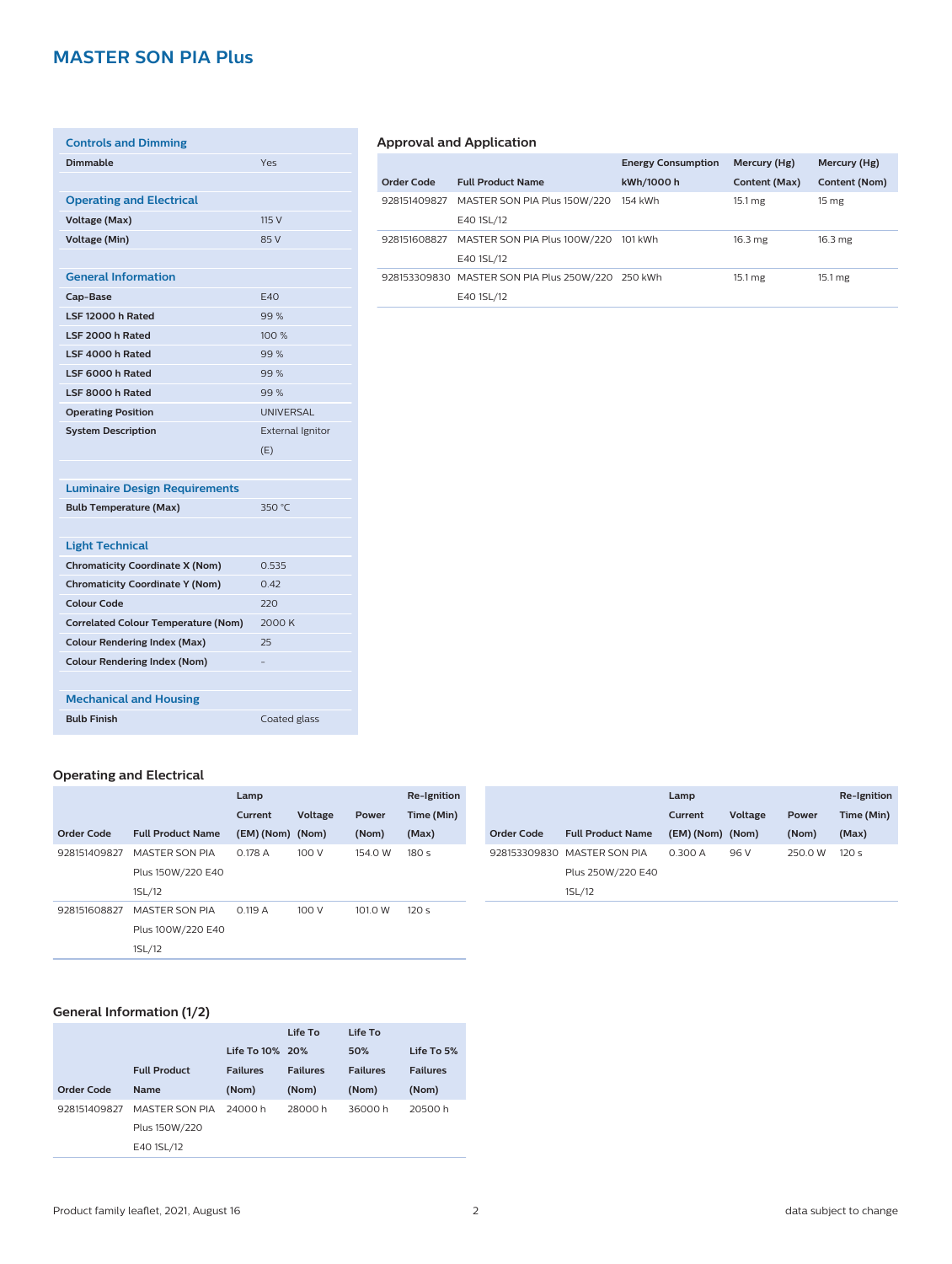# **MASTER SON PIA Plus**

|              |                     |                 | Life To         | Life To         |                 |
|--------------|---------------------|-----------------|-----------------|-----------------|-----------------|
|              |                     | Life To 10% 20% |                 | 50%             | Life To 5%      |
|              | <b>Full Product</b> | <b>Failures</b> | <b>Failures</b> | <b>Failures</b> | <b>Failures</b> |
| Order Code   | <b>Name</b>         | (Nom)           | (Nom)           | (Nom)           | (Nom)           |
| 928151608827 | MASTER SON PIA      | 21000 h         | 25000 h         | 29000 h         | 17000 h         |
|              | Plus 100W/220       |                 |                 |                 |                 |
|              | E40 1SL/12          |                 |                 |                 |                 |

|            |                             |                 | Life To         | Life To         |                 |
|------------|-----------------------------|-----------------|-----------------|-----------------|-----------------|
|            |                             | Life To 10% 20% |                 | 50%             | Life To 5%      |
|            | <b>Full Product</b>         | <b>Failures</b> | <b>Failures</b> | <b>Failures</b> | <b>Failures</b> |
| Order Code | <b>Name</b>                 | (Nom)           | (Nom)           | (Nom)           | (Nom)           |
|            | 928153309830 MASTER SON PIA | 24000 h         | 28000 h         | 36000 h         | 20500 h         |
|            | Plus 250W/220               |                 |                 |                 |                 |
|            | E40 1SL/12                  |                 |                 |                 |                 |
|            |                             |                 |                 |                 |                 |

#### **General Information (2/2)**

|            |                                           | LSF 16000 h | LSF 20000 h |
|------------|-------------------------------------------|-------------|-------------|
| Order Code | <b>Full Product Name</b>                  | Rated       | Rated       |
|            | 928151409827 MASTER SON PIA Plus 150W/220 | 98%         | 95%         |
|            | E40 1SL/12                                |             |             |
|            | 928151608827 MASTER SON PIA Plus 100W/220 | 97%         | 91%         |
|            | E40 1SL/12                                |             |             |

|                                           | LSF 16000 h | LSF 20000 h |
|-------------------------------------------|-------------|-------------|
| <b>Full Product Name</b>                  | Rated       | Rated       |
| 928153309830 MASTER SON PIA Plus 250W/220 | 98%         | 95%         |
| E40 1SL/12                                |             |             |
|                                           |             |             |

#### **Light Technical (1/2)**

|                   |                          | <b>LLMF</b> | <b>LLMF</b> | <b>LLMF</b> | <b>LLMF</b> |                   |                             | <b>LLMF</b> | <b>LLMF</b> | <b>LLMF</b> | <b>LLMF</b> |
|-------------------|--------------------------|-------------|-------------|-------------|-------------|-------------------|-----------------------------|-------------|-------------|-------------|-------------|
|                   |                          | 12000h      | 16000h      | 2000 h      | 20000h      |                   |                             | 12000h      | 16000h      | 2000 h      | 20000h      |
| <b>Order Code</b> | <b>Full Product Name</b> | Rated       | Rated       | Rated       | Rated       | <b>Order Code</b> | <b>Full Product Name</b>    | Rated       | Rated       | Rated       | Rated       |
| 928151409827      | <b>MASTER SON PIA</b>    | 96%         | 95%         | 99%         | 94%         |                   | 928153309830 MASTER SON PIA | 96%         | 95%         | 99%         | 94%         |
|                   | Plus 150W/220 E40        |             |             |             |             |                   | Plus 250W/220 E40           |             |             |             |             |
|                   | 1SL/12                   |             |             |             |             |                   | 1SL/12                      |             |             |             |             |
| 928151608827      | <b>MASTER SON PIA</b>    | 92%         | 90%         | 98%         | 89%         |                   |                             |             |             |             |             |
|                   | Plus 100W/220 E40        |             |             |             |             |                   |                             |             |             |             |             |
|                   | 1SL/12                   |             |             |             |             |                   |                             |             |             |             |             |
|                   |                          |             |             |             |             |                   |                             |             |             |             |             |

#### **Light Technical (2/2)**

|                   |                                           |                    |             |                    |                          |                      |                      | Ratio Scotopic/ |
|-------------------|-------------------------------------------|--------------------|-------------|--------------------|--------------------------|----------------------|----------------------|-----------------|
|                   |                                           | <b>LLMF 4000 h</b> | LLMF 6000 h | <b>LLMF 8000 h</b> | <b>Luminous Efficacy</b> | <b>Luminous Flux</b> | <b>Luminous Flux</b> | Photopic        |
| <b>Order Code</b> | <b>Full Product Name</b>                  | Rated              | Rated       | Rated              | (rated) (Nom)            | (Nom)                | (Rated) (Nom)        | Lumens          |
| 928151409827      | MASTER SON PIA Plus 150W/220              | 98%                | 97%         | 96%                | 107.79 lm/W              | 16600 lm             | 16600 lm             | 0.55            |
|                   | E40 1SL/12                                |                    |             |                    |                          |                      |                      |                 |
| 928151608827      | MASTER SON PIA Plus 100W/220              | 96 %               | 95%         | 94%                | 95 lm/W                  | 9600 lm              | 9600 lm              | 0.55            |
|                   | E40 1SL/12                                |                    |             |                    |                          |                      |                      |                 |
|                   | 928153309830 MASTER SON PIA Plus 250W/220 | 98%                | 97%         | 96%                | 120 lm/W                 | 30000 lm             | 30000 lm             | 0.60            |
|                   | E40 1SL/12                                |                    |             |                    |                          |                      |                      |                 |

#### **Mechanical and Housing**

| Order Code   | <b>Full Product Name</b>                | <b>Bulb Shape</b> | Order Code   | <b>Full Product Name</b>                | <b>Bulb Shape</b> |
|--------------|-----------------------------------------|-------------------|--------------|-----------------------------------------|-------------------|
| 928151409827 | MASTER SON PIA Plus 150W/220 E40 1SL/12 | BD90              | 928153309830 | MASTER SON PIA Plus 250W/220 E40 1SL/12 | <b>BD90</b>       |
| 928151608827 | MASTER SON PIA Plus 100W/220 E40 1SL/12 | <b>B75</b>        |              |                                         |                   |